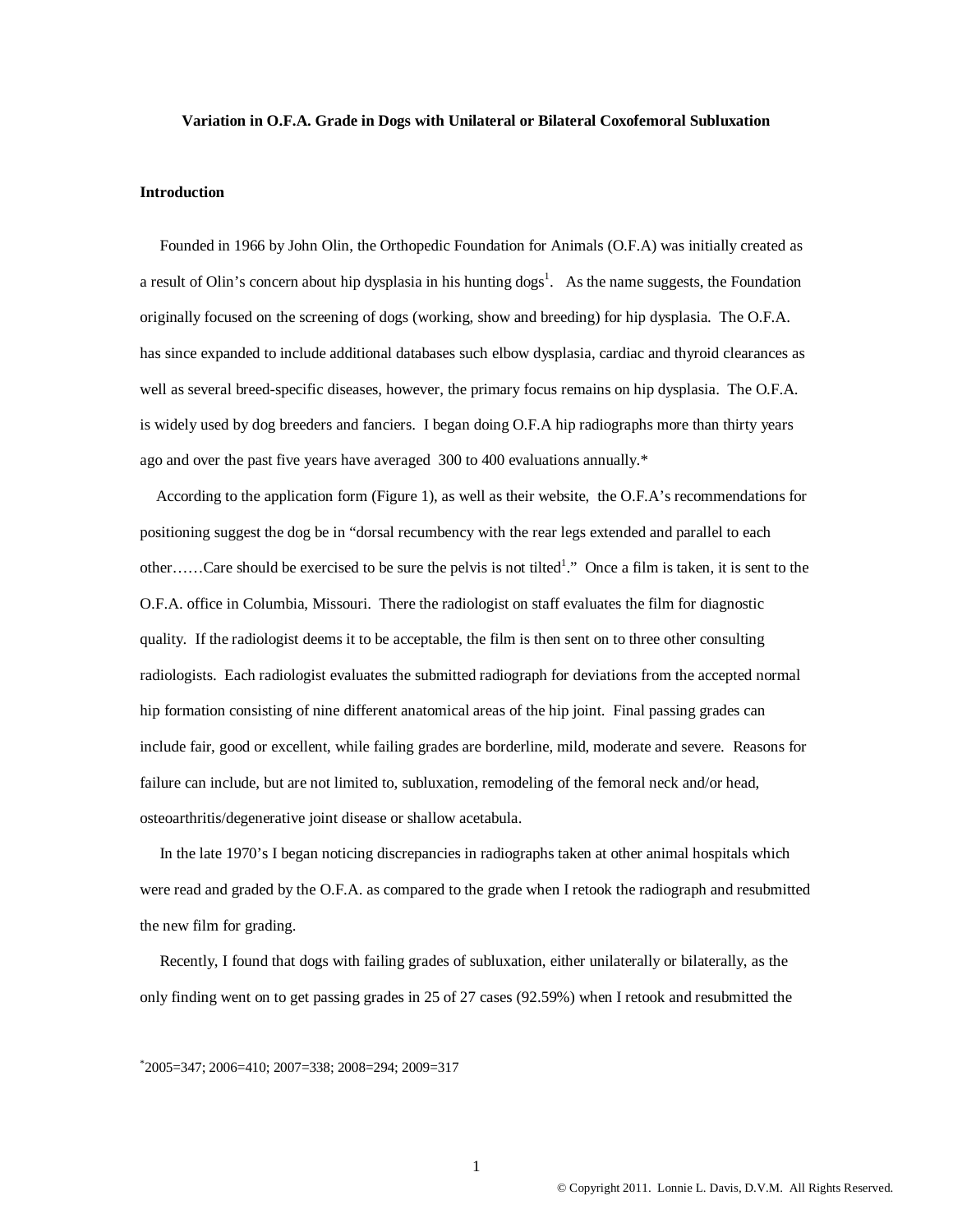# **Figure 1- Standard Hip Extended VD Pelvis View as shown on the O.F.A. Hip Dysplasia Application Form**

## Instructions for Taking Films for OFA Dysplasia Evaluations

### Radiographs should be permanently identified in the film emulsion with:

- 1. Registered name and/or number
- 2. Name of veterinarian or hospital making the film
- 3. Date of radiograph taken
- Pelvic evaluation are based on the standard VD view with good pelvic definition, pelvis not tilted and femurs extended and parallel
- · Elbow evaluations are based on the standard flexed medial to lateral view



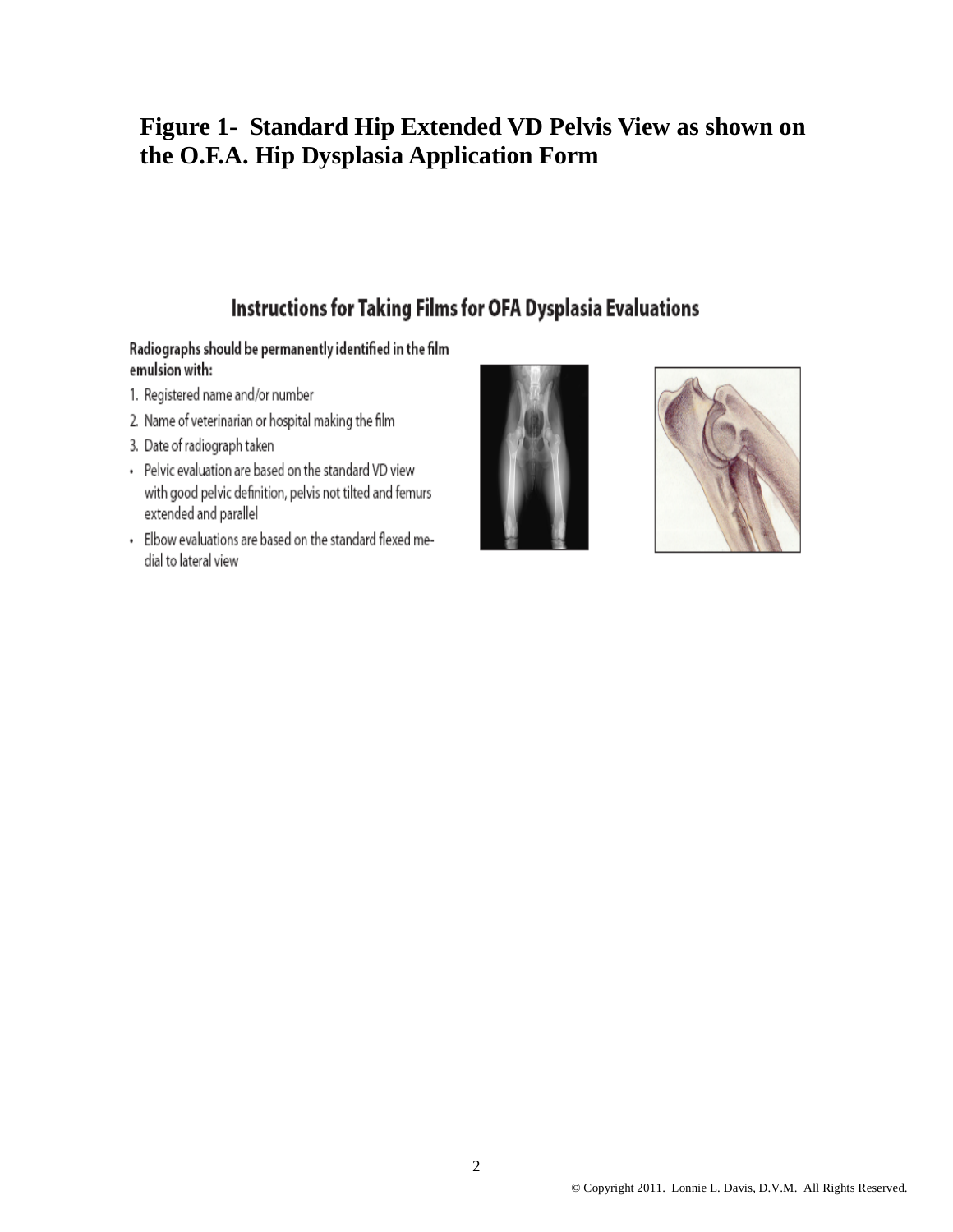films. All 27 of 27 (100%) increased at least one grade.

 This case study is based on a retrospective survey of a portion of my Orthopedic Foundation for Animals (O.F.A.) hip evaluation patients/clients from January, 2003 to May, 2009. The survey was sent to clients who came to me for O.F.A. retake/resubmit radiographs after having previously submitted a radiograph to the O.F.A. for evaluation and grading. The survey assured the owners of anonymity and was coded in order to identify the dog in the event verification is required.

#### **Clinical Report**

Following, you will find the survey, tabulated data from my survey, and a targeted review of all dogs that failed O.F.A. with subluxation as the only reason for a failing grade (bilateral or unilateral).

This population study will be assessed later in this paper.

 See Tables 1, 1a, 2, 3, 4 and 5 to get an understanding of the method and the data acquired from my survey.

 The majority of my O.F.A. patients are radiographed awake. If chemical restraint is necessary, I use dexmedetomidine hydrochloride<sup>a</sup> at a twenty-five percent reduced dose. I use a radiolucent positioning device to keep the dog comfortable and to avoid tilting. This device allows me to do a better job of getting the pelvis flat and symmetrical. The patellas are rotated medially so the patella is on the mid-line of the femur or medial to the mid-line. I position the femurs parallel to each other. To achieve this, I seemingly exaggerate the position by almost having the medial femoral condyles touch. I have found this technique actually produces nearly parallel femurs.

 Ultimately, the goal when doing hip radiographs for the O.F.A. is to have the obturator foramen as close to symmetrical as possible, the patellas on the mid-line, the femurs parallel with the heads of the femurs having bilaterally symmetrical depth.

 When this goal is achieved, whether the radiograph is submitted using physical restraint or chemical/anesthetic restraint, the film will reflect the dog's true structure—not the skill of the radiographer.

 Please look closely at the printouts of radiographs which were brought to me by clients wishing to have their dog's hip radiographs redone and resubmitted by me. (Figures 2 and 3)

Figure 2 is the original radiograph of a Golden Retriever done at another veterinary clinic that was

3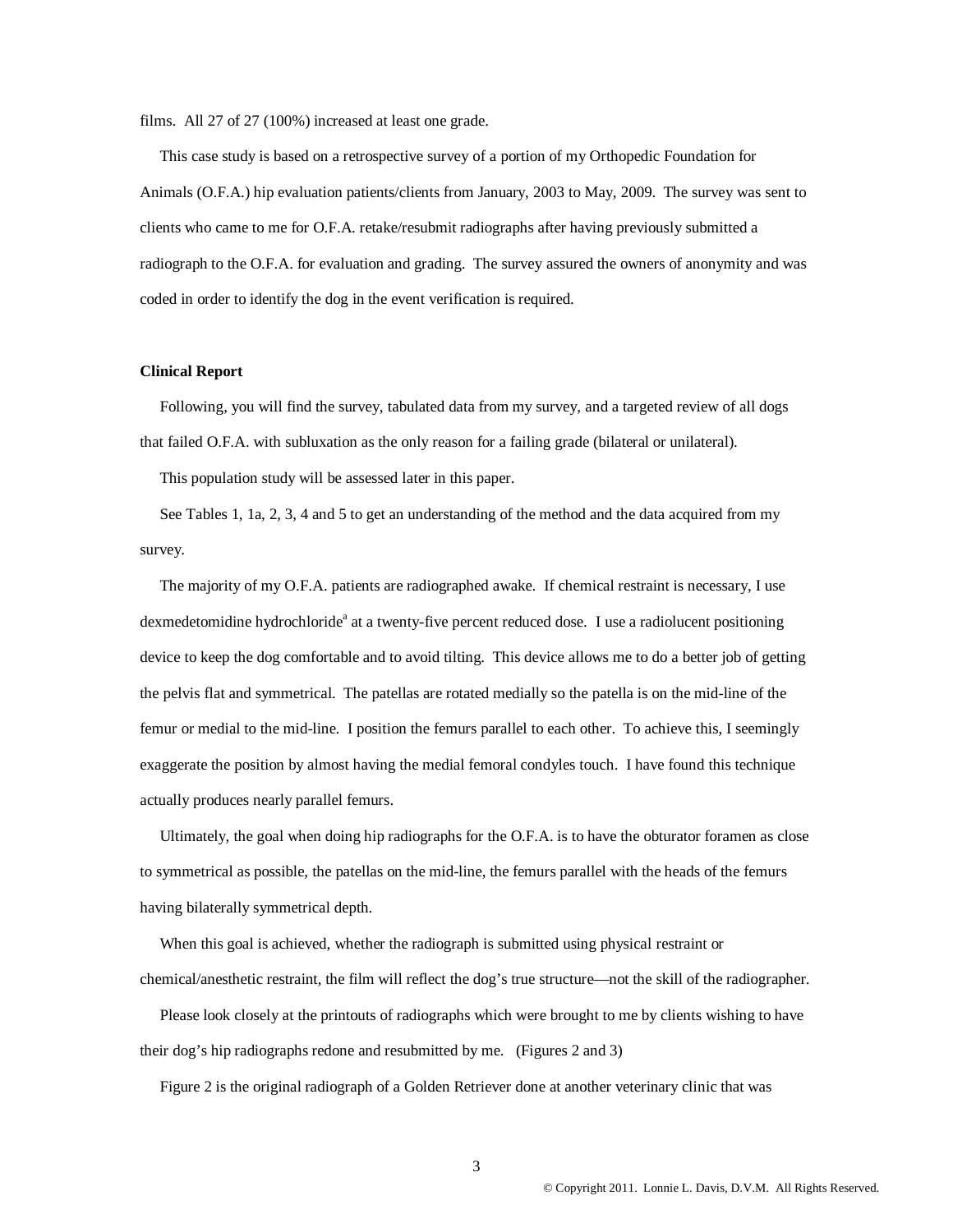# **Table 1----Survey Questionnaire**

## **Resubmission Data**

| OFA findings/comments :<br>$\Box$ subluxation                                                        | $\Box$ remodeling of femoral head/neck         |  |  |
|------------------------------------------------------------------------------------------------------|------------------------------------------------|--|--|
| $\Box$ osteoarthritis/degenerative joint disease                                                     | $\Box$ shallow acetabula                       |  |  |
| $\Box$ acetabular rim/edge change                                                                    | $\Box$ unilateral pathology ___ left ___ right |  |  |
| $\Box$ transitional vertebra                                                                         | $\Box$ spondylosis                             |  |  |
| $\Box$ panosteitis                                                                                   |                                                |  |  |
|                                                                                                      |                                                |  |  |
| Dog/bitch was: a) awake $\Box$ b) sedated $\Box$ c) under general anesthesia (gas anesthetic) $\Box$ |                                                |  |  |
| Film was done: a) by xxxxxxxxxxx $\Box$ b) at another veterinary clinic $\Box$                       |                                                |  |  |
|                                                                                                      |                                                |  |  |
| OFA findings/comments :                                                                              |                                                |  |  |
| $\Box$ subluxation                                                                                   | $\Box$ remodeling of femoral head/neck         |  |  |
| $\Box$ osteoarthritis/degenerative joint disease                                                     | $\Box$ shallow acetabula                       |  |  |
| $\Box$ acetabular rim/edge change                                                                    | $\Box$ unilateral pathology ___ left ___ right |  |  |
| $\Box$ transitional vertebra                                                                         | $\Box$ spondylosis                             |  |  |

## **Your Viewpoint on My Technique**

#### 1) My technique was:

| Good<br>Bad<br>Ugly | □<br>$\Box$<br>$\Box$         |                   |                     |  |  |  |                  |
|---------------------|-------------------------------|-------------------|---------------------|--|--|--|------------------|
|                     | Rating on a scale of $0 - 10$ | <b>Really Bad</b> | 0 1 2 3 4 5 6 7 8 9 |  |  |  | - 10<br>Fabulous |
| Your comments:      |                               |                   |                     |  |  |  |                  |

2) Would you refer others to me?

Yes □ Yes, I already have □  $No$   $\Box$ Maybe □

What suggestions would you make to improve the level of service we provide?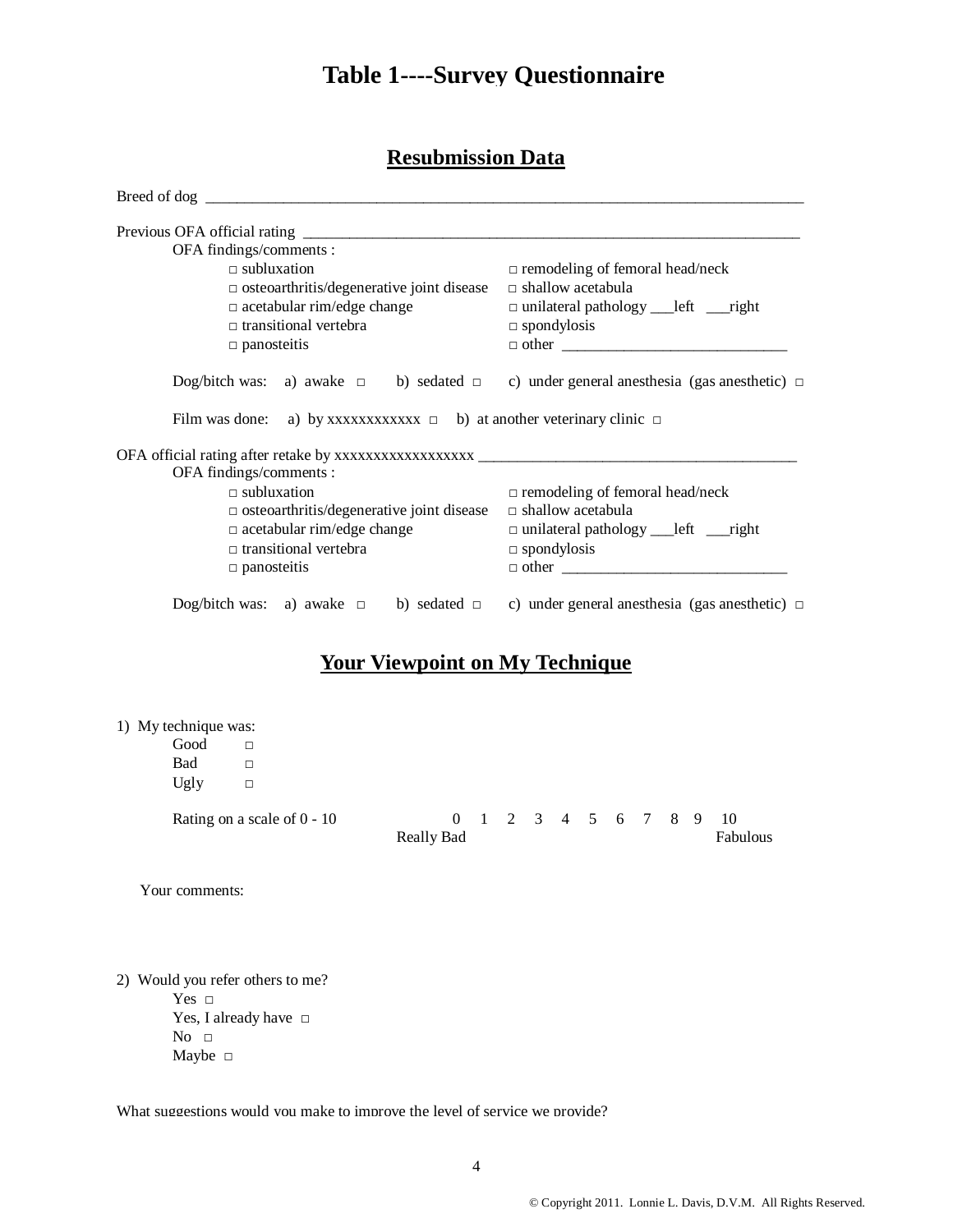# **Table 1a-Potential Data Pool**

| Number of surveys sent:                   | 93 clients | $105$ dogs |
|-------------------------------------------|------------|------------|
| Information unavailable (letter returned) | 2 clients  | 2 dogs     |
| Number of responses:                      |            | 53 dogs    |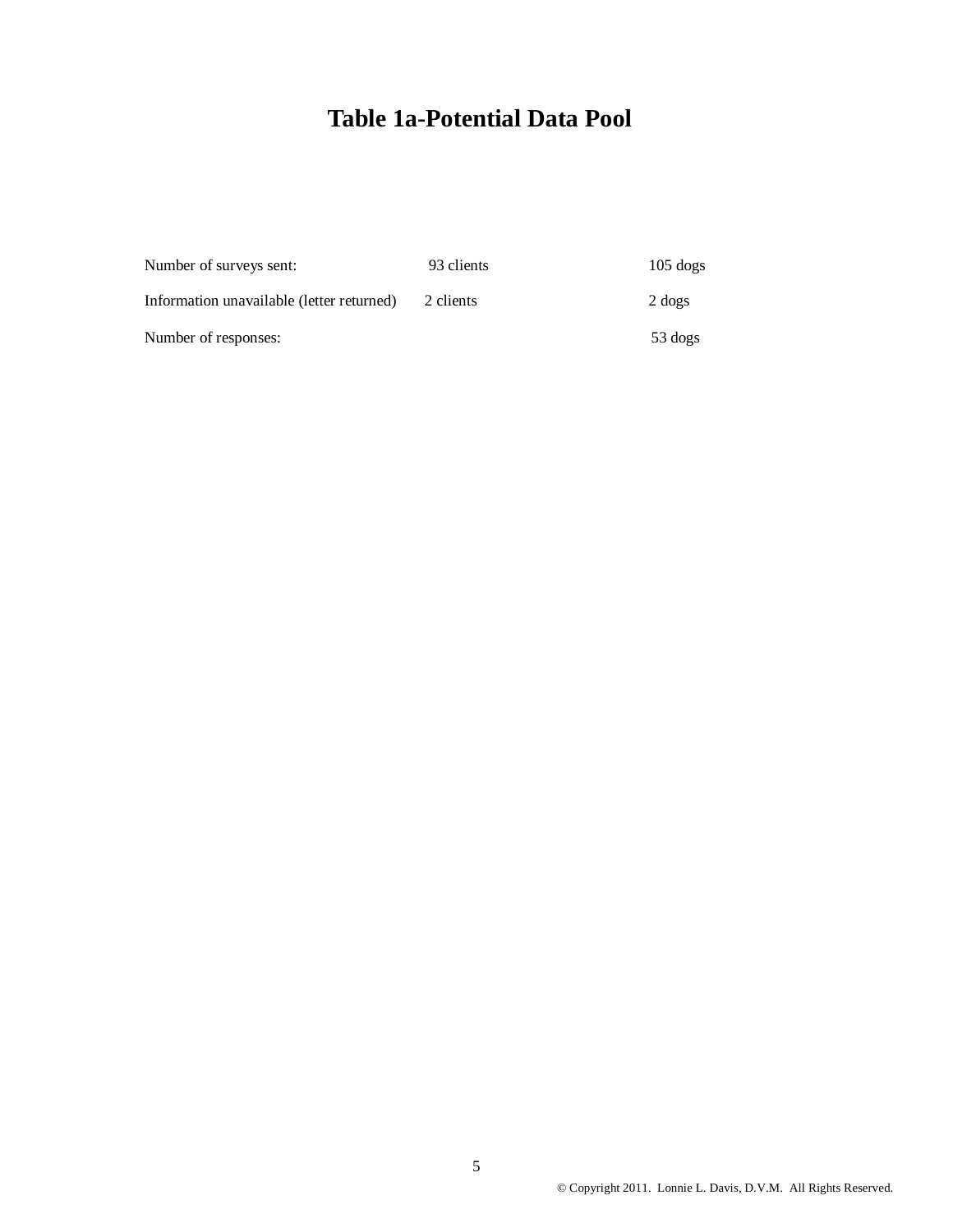# **Table 2—Full Data Report**

|                         |                             |                       | Off or<br>Prelim? | <b>OFA</b><br>Comments |         |           |         |
|-------------------------|-----------------------------|-----------------------|-------------------|------------------------|---------|-----------|---------|
| No.                     | <b>Breed</b>                | <b>Previous Grade</b> |                   |                        |         | New Grade |         |
| 1                       | Golden Retriever            | borderline            | official          | subluxation            | awake   | good      | awake   |
|                         | (same dog)                  | fair                  | official          |                        | sedated |           |         |
| $\overline{2}$          | Kuvasz                      | fair                  | prelim            |                        | awake   | excellent | awake   |
| 3                       | Golden Retriever            | mild dysplasia        | official          | subluxation            | awake   | good      | awake   |
| $\overline{\mathbf{4}}$ | <b>Golden Retriever</b>     | mild dysplasia        | official          | subluxation            | awake   | good      | awake   |
| 5                       | Labrador Retriever          | mild dysplasia        | official          | subluxation            | sedated | fair      | awake   |
| $6\phantom{1}6$         | Labrador Retriever          | fair                  | official          |                        | sedated | good      | sedated |
| 7                       | <b>Brittany Spaniel</b>     | fair                  | official          |                        | sedated | good      | awake   |
| 8                       | Labrador Retriever          | mild dysplasia        | official          | subluxation            | sedated | good      | awake   |
| 9                       | Golden Retriever            | good                  | prelim            |                        |         | excellent | awake   |
| 10                      | Rottweiler                  | fair                  | official          |                        | awake   | fair      | awake   |
| 11                      | Golden Retriever            | good                  | prelim            |                        | awake   | good      | awake   |
| $\overline{12}$         | <b>Golden Retriever</b>     | good                  | prelim            |                        | awake   | good      | awake   |
| 13                      | Golden Retriever            | fair                  | official          |                        | sedated | good      | sedated |
| 14                      | <b>Shetland Sheepdog</b>    | (fail)                | official          | subluxation            | sedated | fair      | awake   |
| $*15$                   | <b>Gordon Setter</b>        |                       | prelim            |                        | awake   | good      | awake   |
| 16                      | Rottweiler                  | (fail)                | official          | subluxation            | sedated | fair      | awake   |
| 17                      | Golden Retriever            | good                  | prelim            |                        | awake   | good      | awake   |
| 18                      | Labrador Retriever          | good                  | prelim            |                        | awake   | good      | awake   |
| 19                      | <b>Mastiff</b>              | good                  | official          |                        | sedated | excellent | awake   |
| 20                      | <b>Golden Retriever</b>     | good                  | prelim            |                        |         | good      | awake   |
| $\overline{21}$         | <b>Briard</b>               | fair                  | official          |                        | sedated | good      | awake   |
| 22                      | <b>Golden Retriever</b>     | fair                  | prelim            |                        | awake   | good      | awake   |
| 23                      | Golden Retriever            | (fail)                | official          | subluxation            | sedated | fair      | awake   |
| 24                      | Labrador Retriever          |                       | official          | subluxation            | sedated | good      | awake   |
|                         |                             |                       |                   |                        |         | mild      |         |
| 25                      | Rottweiler                  | moderate dysplasia    | official          | subluxation            | sedated | dysplasia | awake   |
| 26                      | <b>Standard Schnauzer</b>   | mild dysplasia        | official          | subluxation            | sedated | good      | awake   |
| 27                      | Rhodesian Ridgeback         | excellent             | prelim            |                        | awake   | good      | sedated |
| 28                      | <b>Bernese Mountain Dog</b> |                       | official          | subluxation            | sedated | fair      | awake   |
| 29                      | Golden Retriever            | mild dysplasia        | official          | subluxation            | sedated | fair      | awake   |
| 30                      | <b>Golden Retriever</b>     | good                  | prelim            |                        |         | good      | awake   |
| 31                      | Golden Retriever            | mild dysplasia        | official          | subluxation            | sedated | fair      | awake   |
| $\overline{32}$         | <b>Golden Retriever</b>     | moderate dysplasia    | official          | subluxation            | sedated | good      | awake   |
| 33                      | Labrador Retriever          | mild dysplasia        | official          | remodeling             | awake   | fair      | awake   |
|                         | <b>Golden Retriever</b>     |                       |                   |                        | sedated | mild      |         |
| 34                      |                             | moderate dysplasia    | official          | subluxation            |         | dysplasia | awake   |
| 35                      | Golden Retriever            | borderline            | official          | subluxation<br>shallow | sedated | good      | awake   |
|                         |                             |                       |                   | acetabula              |         |           |         |
| 36                      | Golden Retriever            | fair                  | official          |                        | sedated | good      | awake   |
| 37                      | Golden Retriever            | borderline            | official          | subluxation            | sedated | good      | awake   |
|                         |                             |                       |                   |                        |         | mild      |         |
| 38                      | Cardigan Welsh Corgi        | mild dysplasia        | official          | remodeling             | sedated | dysplasia | awake   |
|                         |                             |                       |                   | transitional           |         |           |         |
|                         |                             |                       |                   | vertebra               |         |           |         |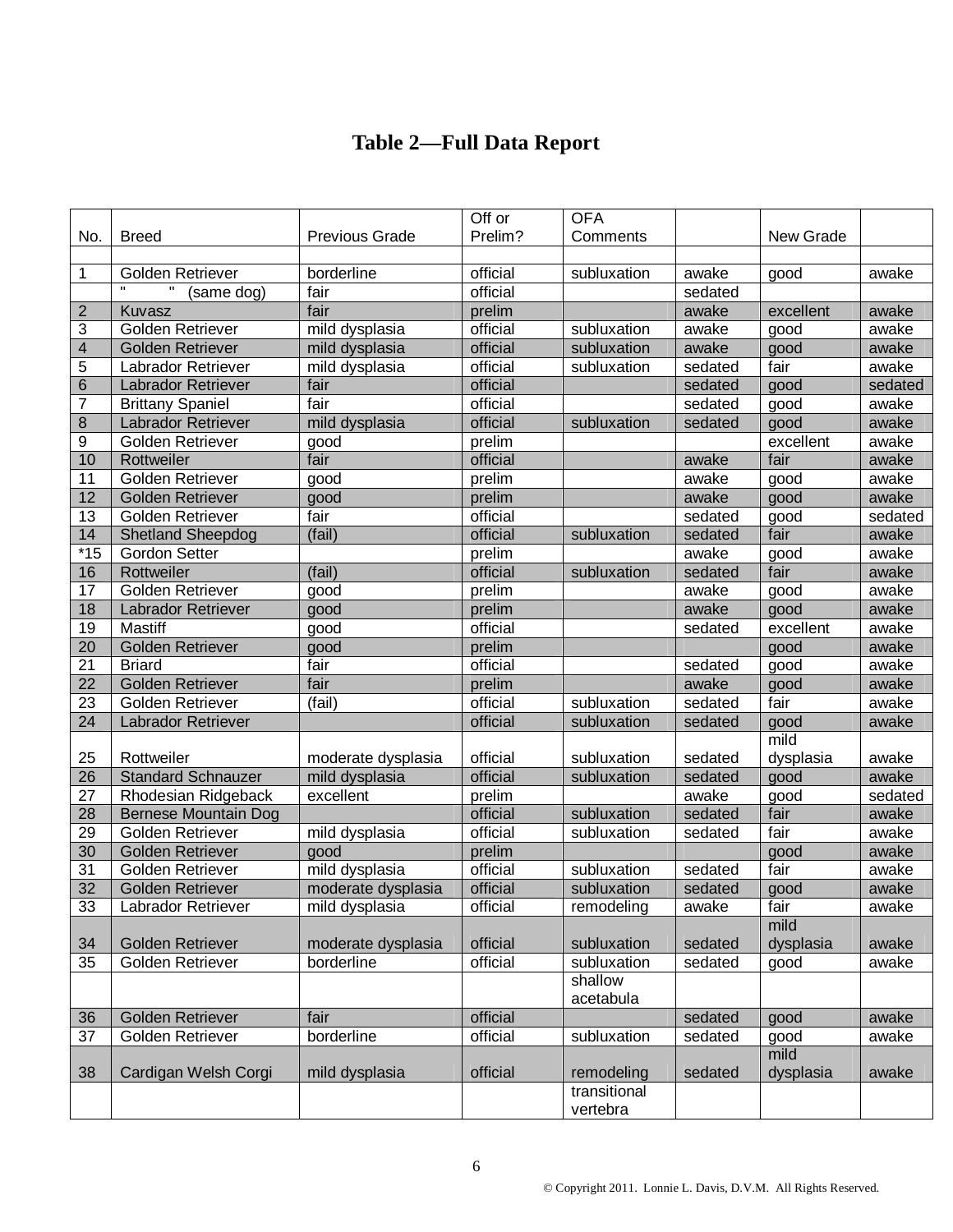| 39 | <b>English Springer Spaniel</b> | mild dysplasia | official | subluxation    | sedated | excellent | awake   |
|----|---------------------------------|----------------|----------|----------------|---------|-----------|---------|
| 40 | Golden Retriever                |                | official | subluxation    | sedated | fair      | awake   |
| 41 | <b>Golden Retriever</b>         |                | official | osteoarthritis | sedated | good      | awake   |
| 42 | Golden Retriever                | fair           | official |                | sedated | good      | awake   |
| 43 | <b>Bullmastiff</b>              | mild dysplasia | official | subluxation    | sedated | fair      | awake   |
| 44 | Golden Retriever                | mild dysplasia | official | subluxation    |         | good      | awake   |
| 45 | <b>Golden Retriever</b>         | fair           | prelim   |                | awake   | good      | awake   |
| 46 | Golden Retriever                | mild dysplasia | official | subluxation    | sedated | good      | awake   |
| 47 | <b>Golden Retriever</b>         | mild dysplasia | prelim   |                |         | good      | awake   |
| 48 | Ches. Bay Retriever             | fair           | official |                | sedated | fair      | awake   |
| 49 | Afghan Hound                    | mild dysplasia | official | subluxation    | sedated | fair      | sedated |
| 50 | Rottweiler                      | mild dysplasia | official | subluxation    | sedated | fair      | awake   |
| 51 | <b>Golden Retriever</b>         | mild dysplasia | official |                | awake   | good      | awake   |
| 52 | Labrador Retriever              | mild dysplasia | official | subluxation    | sedated | good      | awake   |
|    |                                 |                |          | shallow        |         |           |         |
|    |                                 |                |          | acetabula      |         |           |         |
| 53 | German Shepherd                 | mild dysplasia | official | subluxation    | sedated | fair      | awake   |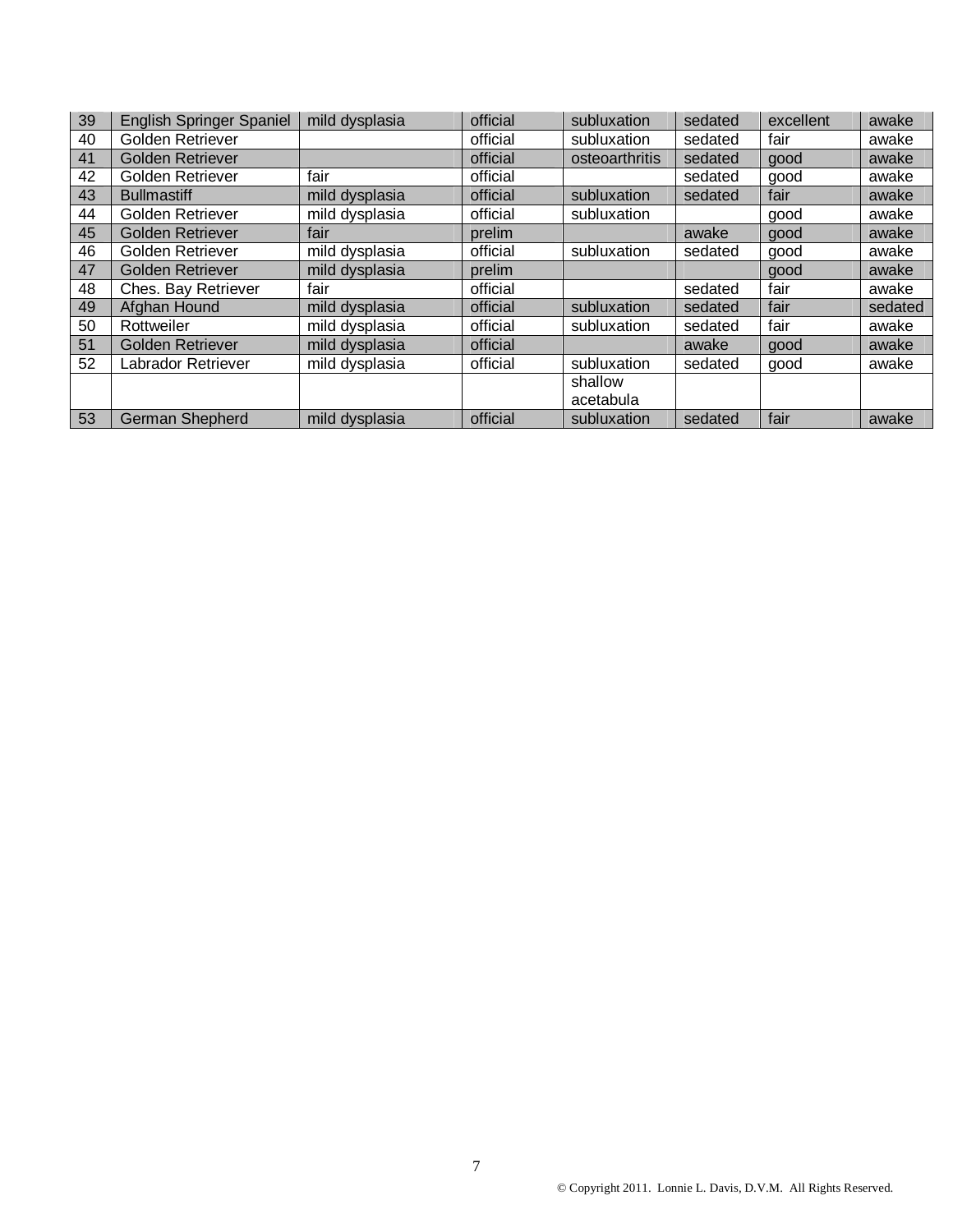### **Table 3- Change on O.F.A. Grade in Subluxation Only-Failing Original vs Resubmission O.F.A. Grade**

| No.            | <b>Breed</b>                       | <b>Previous Grade</b> | Off or<br>Prelim? | <b>OFA Comments</b>  |         | New Grade      |         |
|----------------|------------------------------------|-----------------------|-------------------|----------------------|---------|----------------|---------|
|                |                                    |                       |                   |                      |         |                |         |
| $\mathbf{1}$   | Golden Retriever                   | borderline            | official          | subluxation          | awake   | good           | awake   |
|                | (same dog)                         | fair                  | official          |                      | sedated |                |         |
| 3              | Golden Retriever                   | mild dysplasia        | official          | subluxation          | awake   | good           | awake   |
| $\overline{4}$ | <b>Golden Retriever</b>            | mild dysplasia        | official          | subluxation          | awake   | good           | awake   |
| 5              | Labrador Retriever                 | mild dysplasia        | official          | subluxation          | sedated | fair           | awake   |
| 8              | Labrador Retriever                 | mild dysplasia        | official          | subluxation          | sedated | good           | awake   |
| 14             | <b>Shetland Sheepdog</b>           | (fail)                | official          | subluxation          | sedated | fair           | awake   |
| 16             | Rottweiler                         | (fail)                | official          | subluxation          | sedated | fair           | awake   |
| 23             | Golden Retriever                   | (fail)                | official          | subluxation          | sedated | fair           | awake   |
| $*24$          | Labrador Retriever                 |                       | official          | subluxation          | sedated | good           | awake   |
| 25             | Rottweiler                         | moderate<br>dysplasia | official          | subluxation          | sedated | mild dysplasia | awake   |
| 26             | <b>Standard Schnauzer</b>          | mild dysplasia        | official          | subluxation          | sedated | good           | awake   |
|                | <b>Bernese Mountain</b>            |                       |                   |                      |         |                |         |
| $*28$          | Dog                                |                       | official          | subluxation          | sedated | fair           | awake   |
| 29             | Golden Retriever                   | mild dysplasia        | official          | subluxation          | sedated | fair           | awake   |
| 31             | Golden Retriever                   | mild dysplasia        | official          | subluxation          | sedated | fair           | awake   |
| 32             | <b>Golden Retriever</b>            | moderate<br>dysplasia | official          | subluxation          | sedated | good           | awake   |
|                |                                    | moderate              |                   |                      |         |                |         |
| 34             | <b>Golden Retriever</b>            | dysplasia             | official          | subluxation          | sedated | mild dysplasia | awake   |
| 35             | Golden Retriever                   | borderline            | official          | subluxation          | sedated | good           | awake   |
|                |                                    |                       |                   | shallow              |         |                |         |
|                |                                    |                       |                   | acetabula            |         |                |         |
| 37             | Golden Retriever                   | borderline            | official          | subluxation          | sedated | good           | awake   |
| 39             | <b>English Springer</b><br>Spaniel | mild dysplasia        | official          | subluxation          | sedated | excellent      | awake   |
| $*40$          | Golden Retriever                   |                       | official          | subluxation          | sedated | fair           | awake   |
| 43             | <b>Bullmastiff</b>                 | mild dysplasia        | official          | subluxation          | sedated | fair           | awake   |
| 44             | Golden Retriever                   | mild dysplasia        | official          | subluxation          |         | good           | awake   |
| 46             | Golden Retriever                   | mild dysplasia        | official          | subluxation          | sedated | good           | awake   |
| 49             | Afghan Hound                       | mild dysplasia        | official          | subluxation          | sedated | fair           | sedated |
| 50             | Rottweiler                         | mild dysplasia        | official          | subluxation          | sedated | fair           | awake   |
| 52             | Labrador Retriever                 | mild dysplasia        | official          | subluxation          | sedated | good           | awake   |
|                |                                    |                       |                   | shallow<br>acetabula |         |                |         |
| 53             | German Shepherd                    | mild dysplasia        | official          | subluxation          | sedated | fair           | awake   |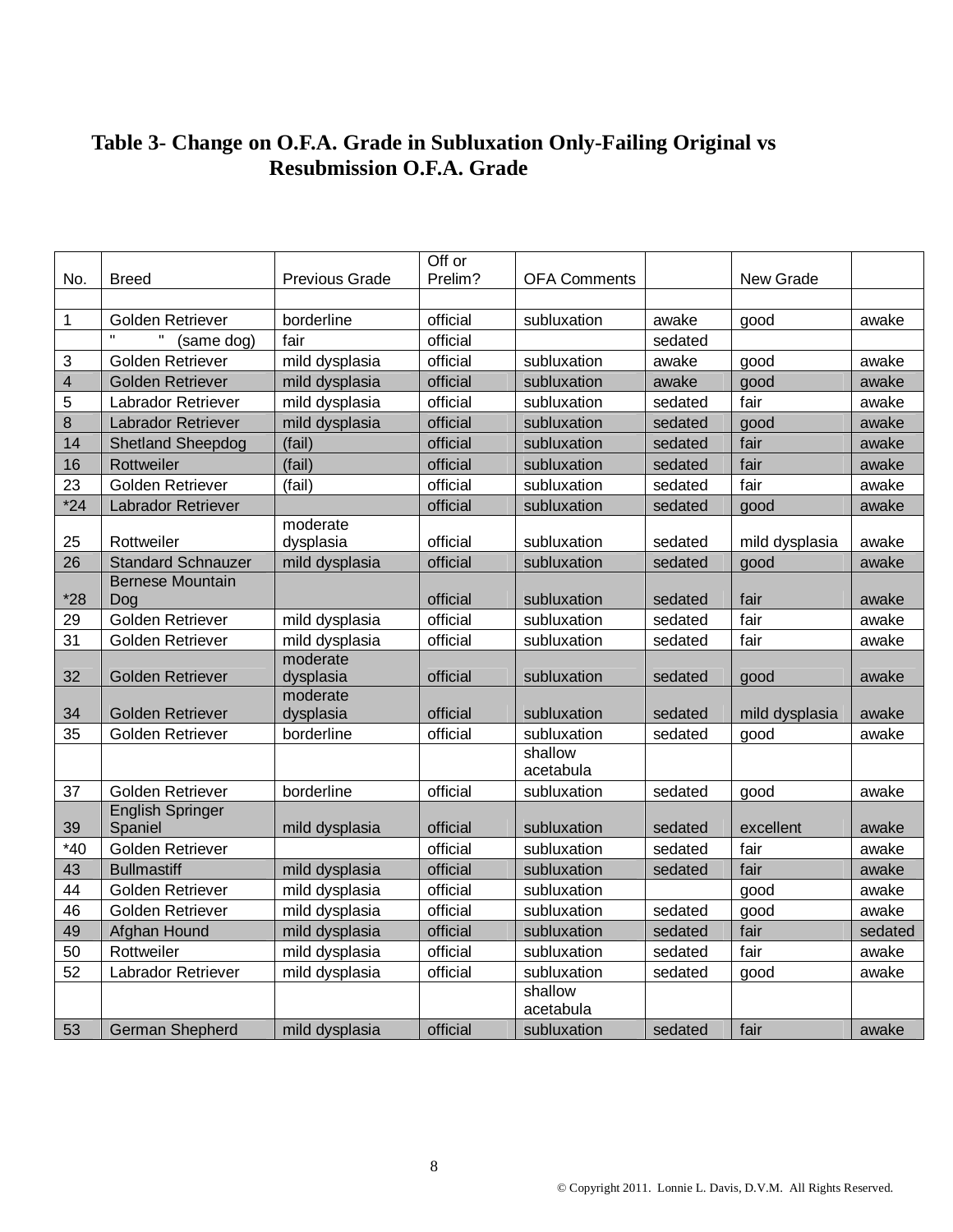| No.                      | <b>Breed</b>                    | Previous Grade     | New Grade      | <b>Grades Changed</b> |
|--------------------------|---------------------------------|--------------------|----------------|-----------------------|
|                          |                                 |                    |                |                       |
| $\mathbf{1}$             | Golden Retriever                | borderline         | good           | $+2$                  |
|                          | (same dog)                      | fair               |                | $+1$                  |
| 3                        | <b>Golden Retriever</b>         | mild dysplasia     | good           | $+3$                  |
| $\overline{\mathcal{A}}$ | Golden Retriever                | mild dysplasia     | good           | $+3$                  |
| 5                        | Labrador Retriever              | mild dysplasia     | fair           | $+2$                  |
| 8                        | Labrador Retriever              | mild dysplasia     | good           | $+3$                  |
| 14                       | <b>Shetland Sheepdog</b>        | $(fail)**$         | fair           | $+1$ (at least)       |
| 16                       | Rottweiler                      | $(fail)**$         | fair           | $+1$ (at least)       |
| 23                       | Golden Retriever                | $(fail)**$         | fair           | $+1$ (at least)       |
| 24                       | Labrador Retriever              | ¥                  | good           | $+2$ (at least)       |
| 25                       | Rottweiler                      | moderate dysplasia | mild dysplasia | $+1$                  |
| 26                       | <b>Standard Schnauzer</b>       | mild dysplasia     | good           | $+3$                  |
| 28                       | <b>Bernese Mountain Dog</b>     | $\ast$             | fair           | $+1$ (at least)       |
| 29                       | Golden Retriever                | mild dysplasia     | fair           | $+2$                  |
| 31                       | Golden Retriever                | mild dysplasia     | fair           | $+2$                  |
| 32                       | Golden Retriever                | moderate dysplasia | good           | $+4$                  |
| 34                       | Golden Retriever                | moderate dysplasia | mild dysplasia | $+1$                  |
| 35                       | Golden Retriever                | borderline         | good           | $+2$                  |
| 37                       | Golden Retriever                | borderline         | good           | $+2$                  |
| 39                       | <b>English Springer Spaniel</b> | mild dysplasia     | excellent      | $+4$                  |
| 40                       | Golden Retriever                | $\ast$             | fair           | $+1$ (at least)       |
| 43                       | <b>Bullmastiff</b>              | mild dysplasia     | fair           | $+2$                  |
| 44                       | Golden Retriever                | mild dysplasia     | good           | $+3$                  |
| 46                       | Golden Retriever                | mild dysplasia     | good           | $+3$                  |
| 49                       | Afghan Hound                    | mild dysplasia     | fair           | $+2$                  |
| 50                       | Rottweiler                      | mild dysplasia     | fair           | $+2$                  |
| 52                       | Labrador Retriever              | mild dysplasia     | good           | $+3$                  |
| 53                       | German Shepherd                 | mild dysplasia     | fair           | $+2$                  |

## **Table 4– Degree of Change– Subluxation Only vs. Resubmission**

\* #24, #28, #40- previous grade not reported. An assumption of borderline or lower grade is made because subluxation was reported.

\*\* #14, #16, #23- failing grade not reported, the assumption is that a grade of borderline or lower was received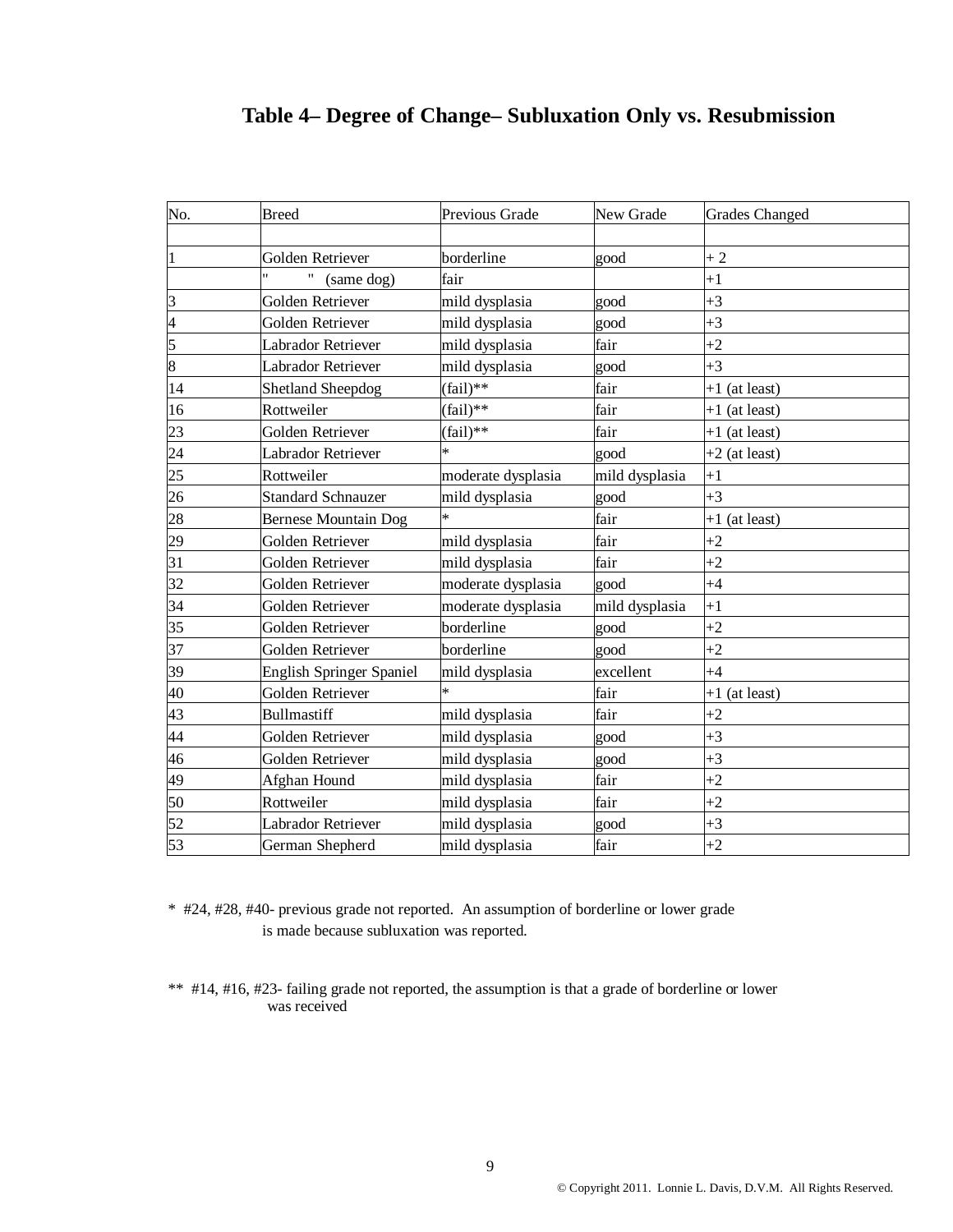# **Table 5– Analysis of Grades Changed Upon Resubmission by this Hospital**

| <b>Grades Changed</b> | Number   | Percentage |
|-----------------------|----------|------------|
|                       |          |            |
| Negative Change       |          | 0%         |
| No Change             |          | 0%         |
| $+1$ (at least)       | 7 of 27  | 25.93%     |
| $+2$                  | 11 of 27 | 40.74%     |
| $+3$                  | 7 of 27  | 25.93%     |
| $+4$                  | 2 of 27  | 7.4%       |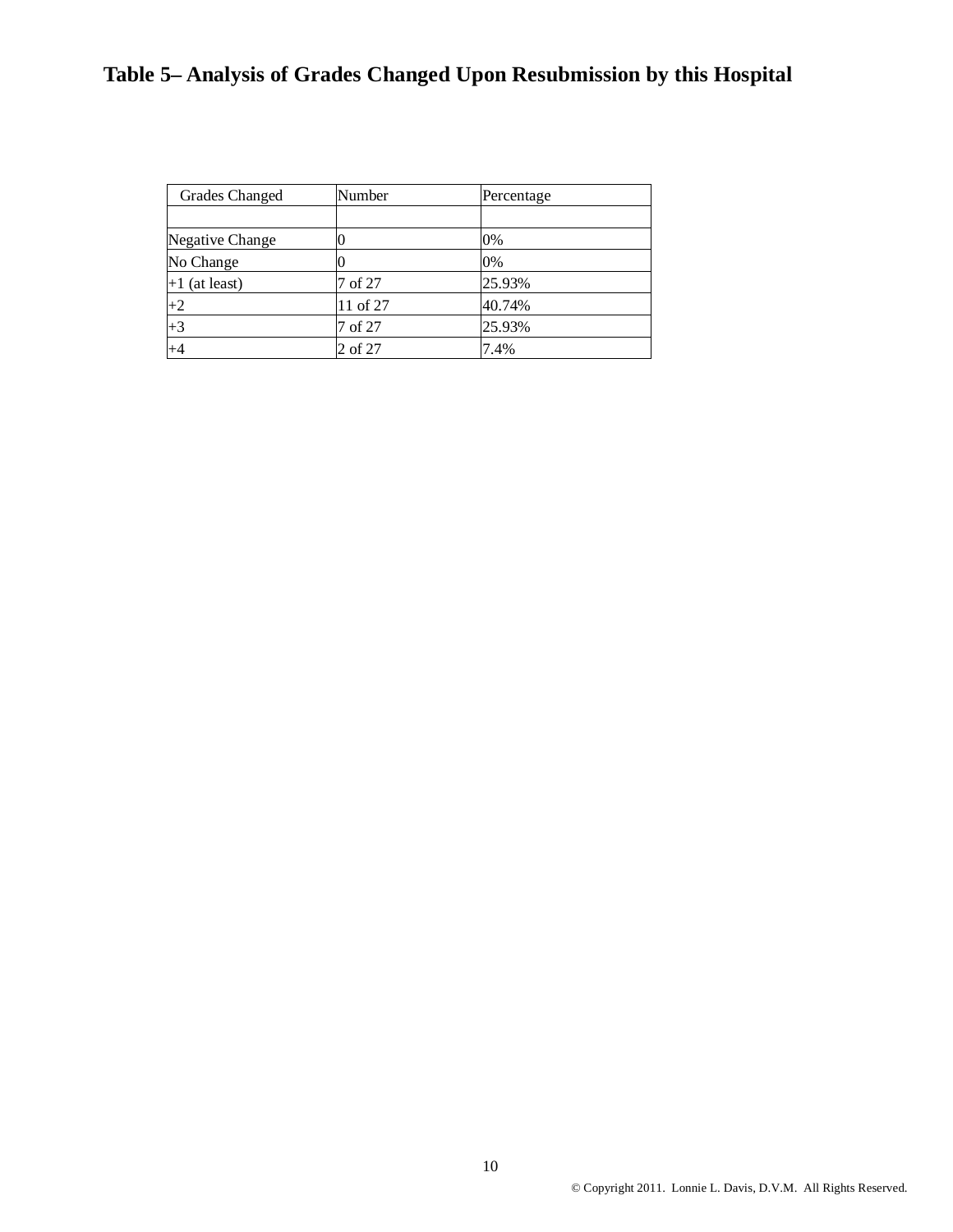**Figure 2– Initial film done elsewhere. Received an O.F.A. rating of mild dysplasia.** 

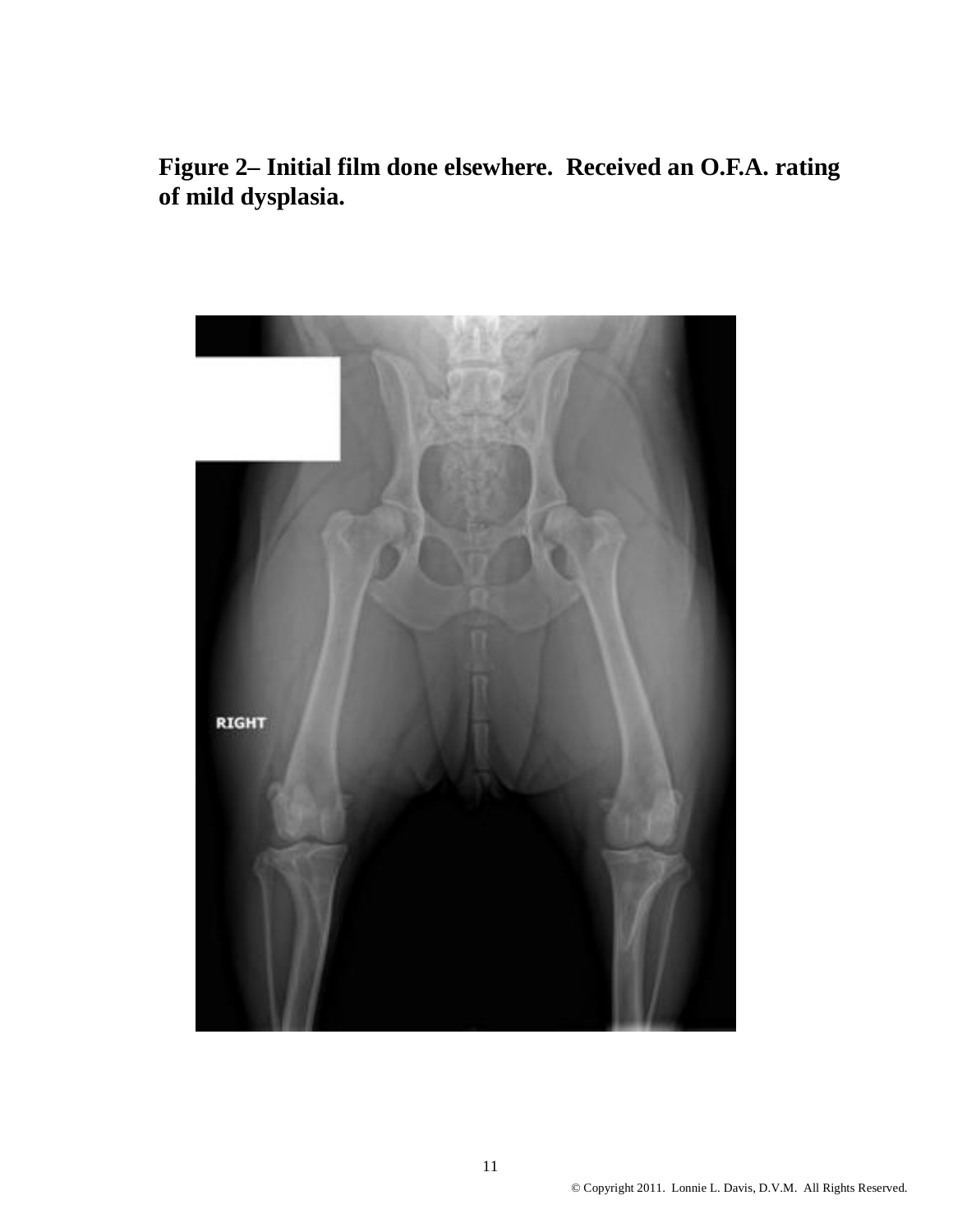**Figure 2a– Retake film done at my hospital. Received O.F.A. rating of good.**

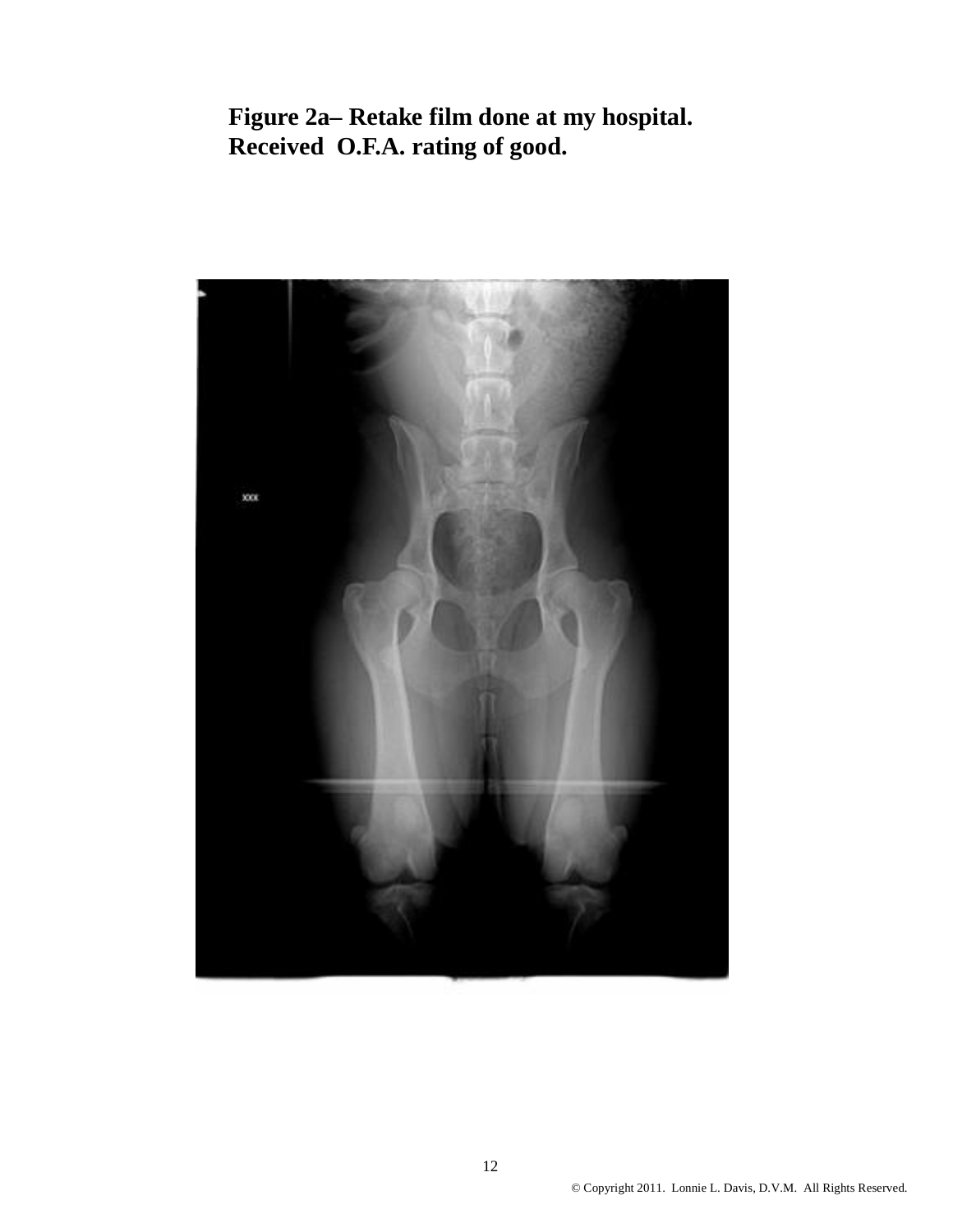**Figure 3– Initial film done elsewhere. Received O.F.A. grade of mild dysplasia.**

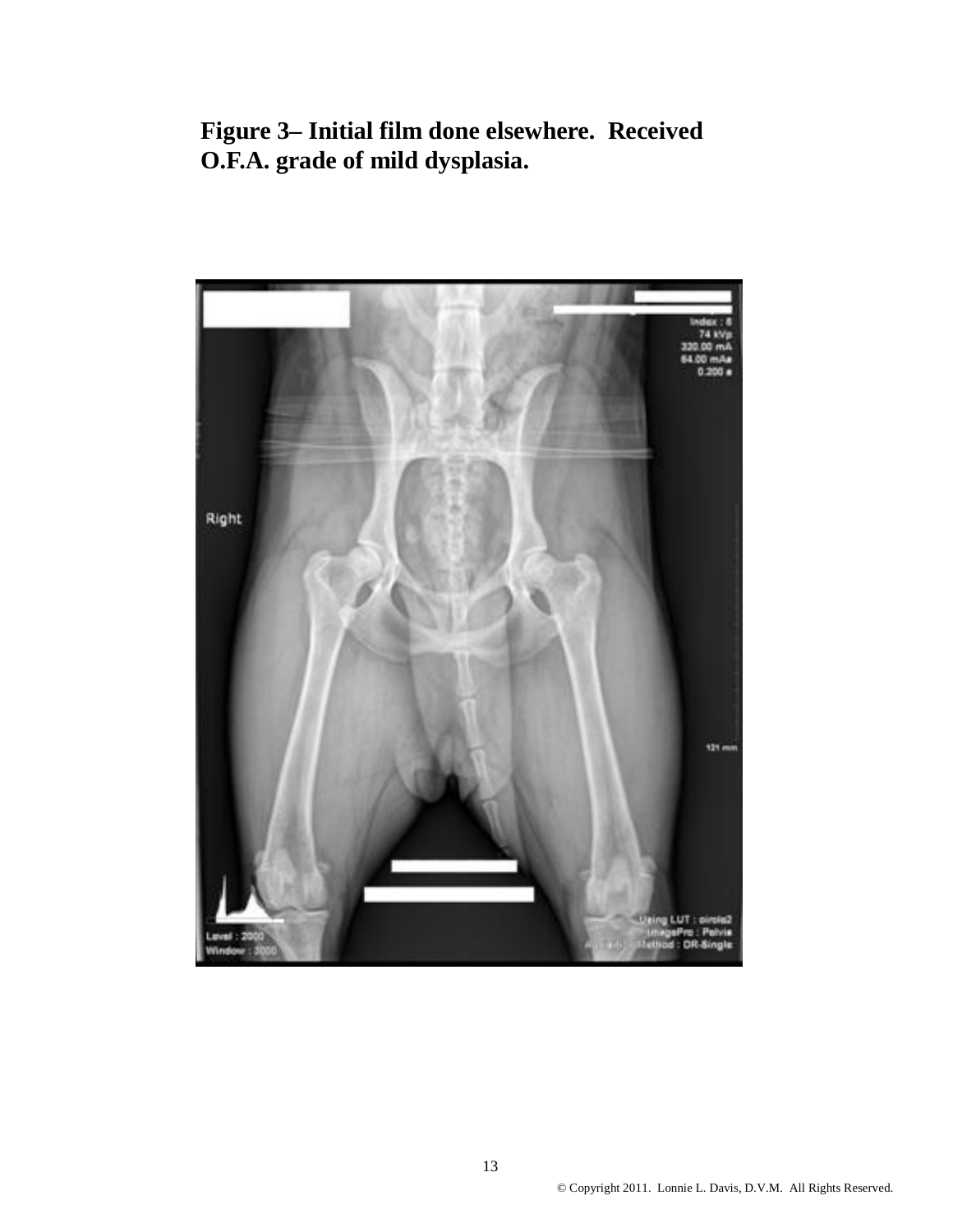**Figure 3a– Retake film done at my hospital. Received O.F.A. grade of fair.**

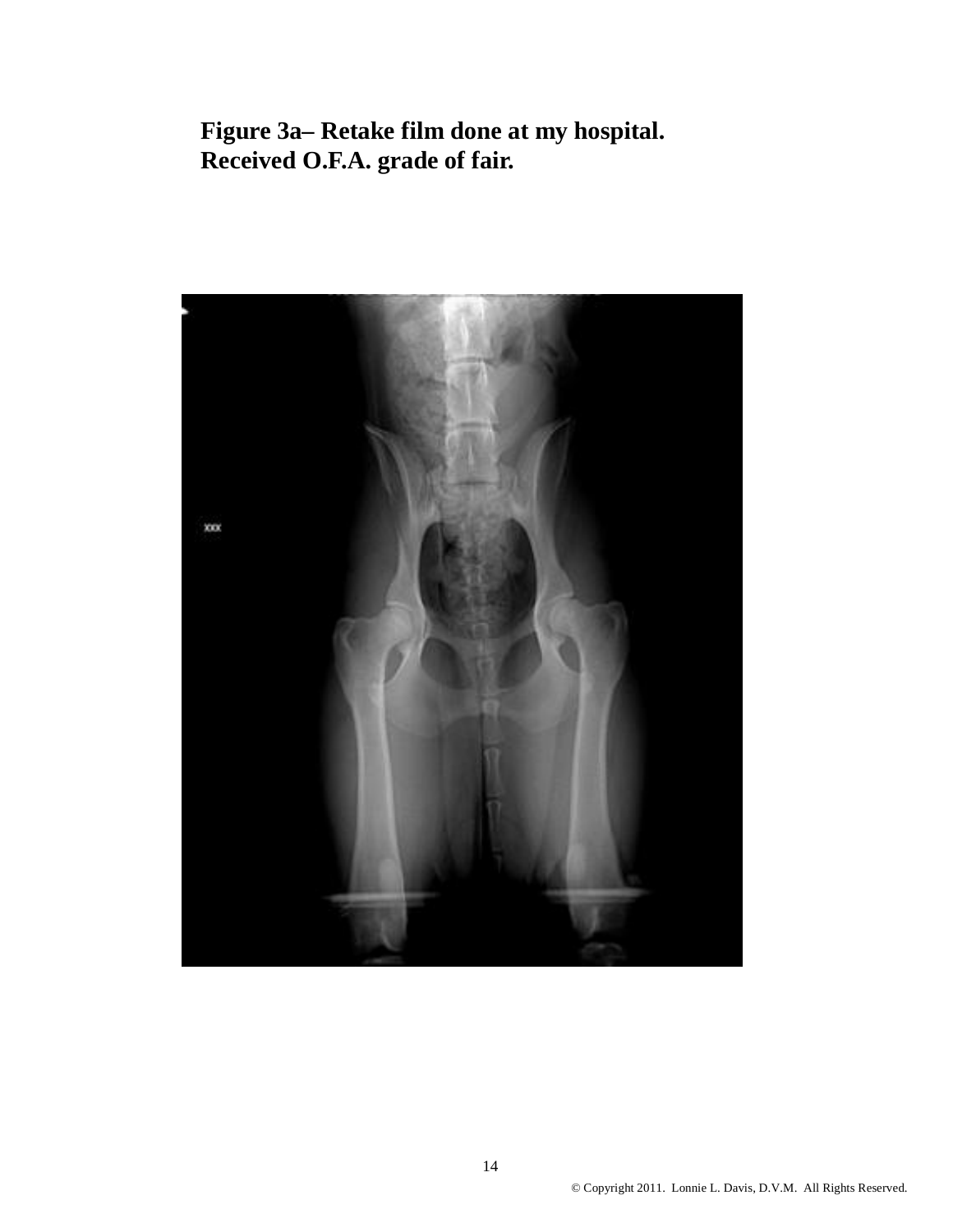accepted by the O.F.A. and given an official grade. The image was brought to me on CD by the owner who assured me this is the radiograph that was submitted for evaluation. Please note how the left obturator foramen is markedly larger than the right and the femurs are not parallel but abducted. The patellas are also so far lateral they can be seen lateral to the lateral condyles. The femoral heads also appear angular and shallow.

 Compare this image then to Figure 2A which is of the same dog using my radiographic technique. You be the judge. Which film most closely follows the published O.F.A. guidelines?

Can this possibly be the same dog? Microchip identification verified the identity.

The radiograph done "elsewhere" graded O.F.A. mild hip dysplasia.

The film I did graded O.F.A. good.

 Next look at Figures 3 and 3A. This film is also of a Golden Retriever and was again brought to me on CD by the owner who assured me it was the film submitted to the O.F.A. The dog has a severely tilted pelvis. It displays asymmetry and malpositioning of the obturator foramen and the wings of the ileum. The left patella is correctly on the mid-line of the femur but the right patella is lateral to the mid-line. The femurs are not parallel and the left femoral head is deeper than the right.

 Again verified by microchip, Figure 3A is my radiograph taken of the same dog seen in Figure 3. Can this possibly be the same dog?

 Interestingly, both films were accepted and read by the O.F.A. The original radiograph was graded O.F.A. mild hip dysplasia. My resubmission film graded O.F.A. fair.

 For a recent review of the correct hip extended VD pelvis radiographic technique see "Tips and Techniques for Pelvic Radiography" by Laura Armbrust, DVM in the July, 2009 issue of *Clinician's Brief<sup>2</sup> .*

#### **Discussion** O

 This paper is based on a retrospective client-based survey rather than an analysis of O.F.A. official records. Also, only 53 of 105 (50.47%) possible cases were reported back to me.

 I believe the available data from my survey indicates the need for a much more intense survey of the situation with respect to variation of official O.F.A. scores (specifically when the only comment on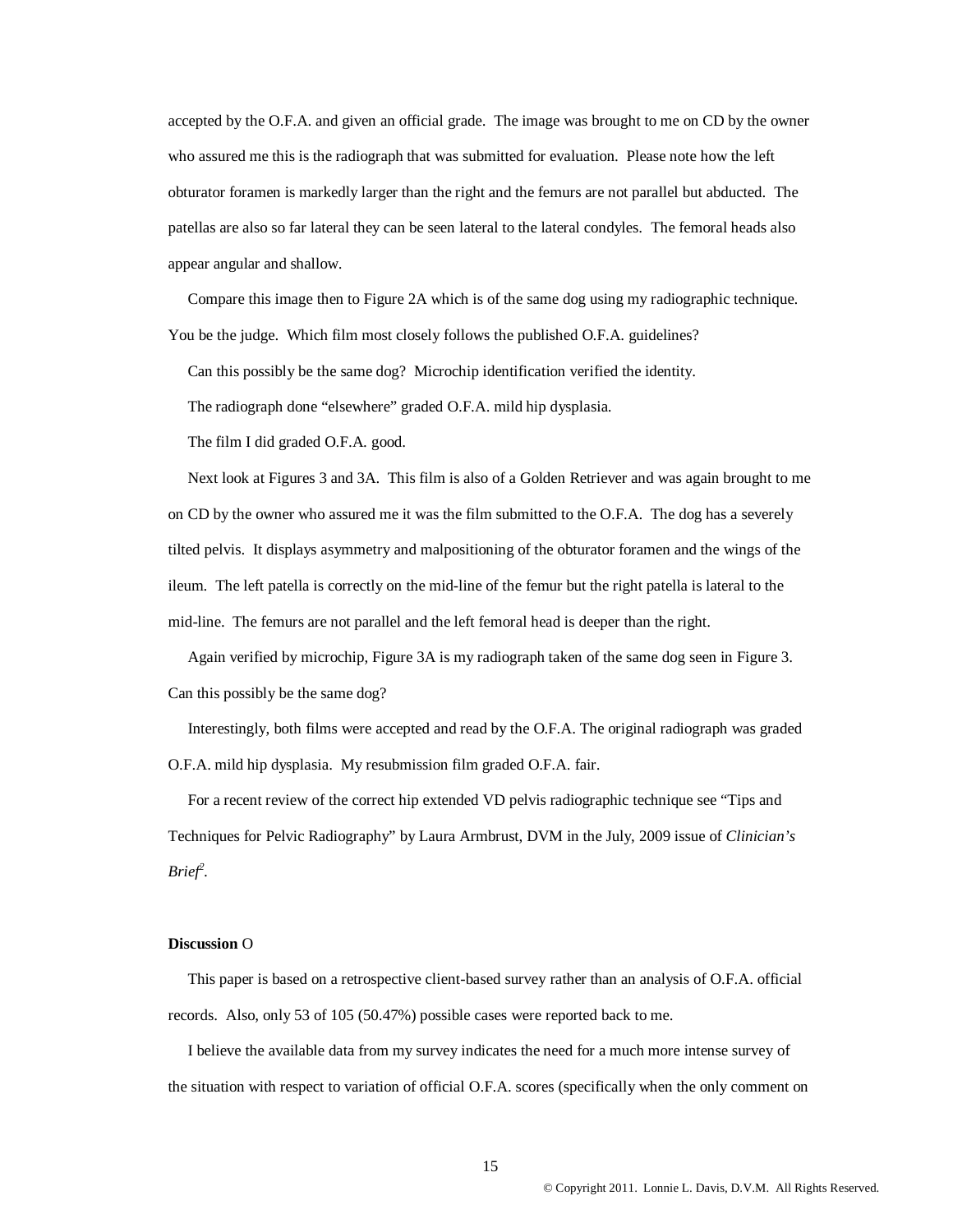failing dogs is subluxation-unilateral or bilateral.).

 The full survey questionnaire (Table 1) is presented for your review. Also, the full data collected from the survey is presented so no mystery is created on the part of the reader. The full report of potential and actual responses is in Table 1a and all data collected is in Table 2.

 For this paper, I chose to review only the patients that had previous subluxation only failing O.F.A. grades (based on the original radiograph which was accepted and read by the O.F.A.) I then compared the official O.F.A. score which was received when I resubmitted a radiograph of the same patient (all verified by microchip or tattoo.) See Tables 3, 4 and 5.

As you can see, there is wide variation in official O.F.A. grade in the same patient.

The real question to be answered here is this: If the "GOLD STANDARD" of a test is "REPRODUCIBILITY," then how do we explain the major discrepancy in results reported by the O.F.A. on the same patient?

 Recently, two O.F.A. resubmission clients brought me CDs with a copy of the original radiograph that was submitted, accepted and read by the O.F.A. I have provided the images of the original radiograph as well as the radiograph taken, submitted, accepted and read by the O.F.A. when done at my hospital.

 Please review closely the radiographic images in Figures 2, 2a, 3 and 3a. Then compare those images to the recommended VD pelvis hip extended view as presented on the O.F.A. submission form<sup>1</sup>. (Figure 1). Observe and compare the previous images and resubmission images. Is there symmetry of the obturator foramen? Are the femurs parallel?

 Finally, I have addressed the issue of anesthesia/sedation versus physical restraint only in a companion paper using the data collected in this survey.

#### **Summary**

 In this group study of dogs that failed on official O.F.A. score when previously submitted and the comment reported was subluxation-either bilateral or unilateral, 92.59% (25/27) passed when I resubmitted the dog's new radiograph. A full 100% (27/27) went up at least one grade.

Conclusions:

- 1) My positioning technique passes dogs that should fail O.F.A.
- 2) Other's positioning technique fails dogs that should pass O.F.A.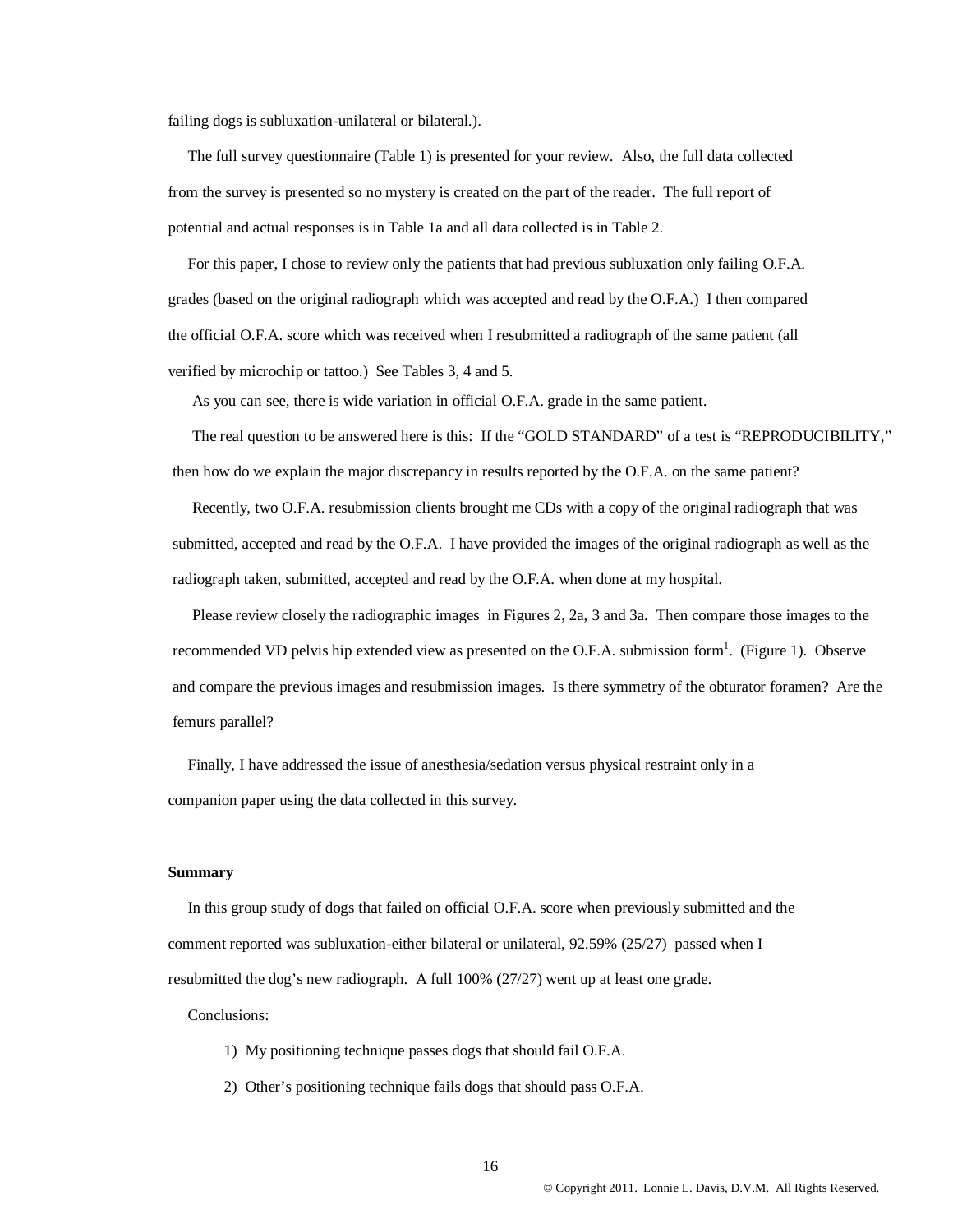- 3) A quality control issue exists at O.F.A.
- 4) Some combination of the above.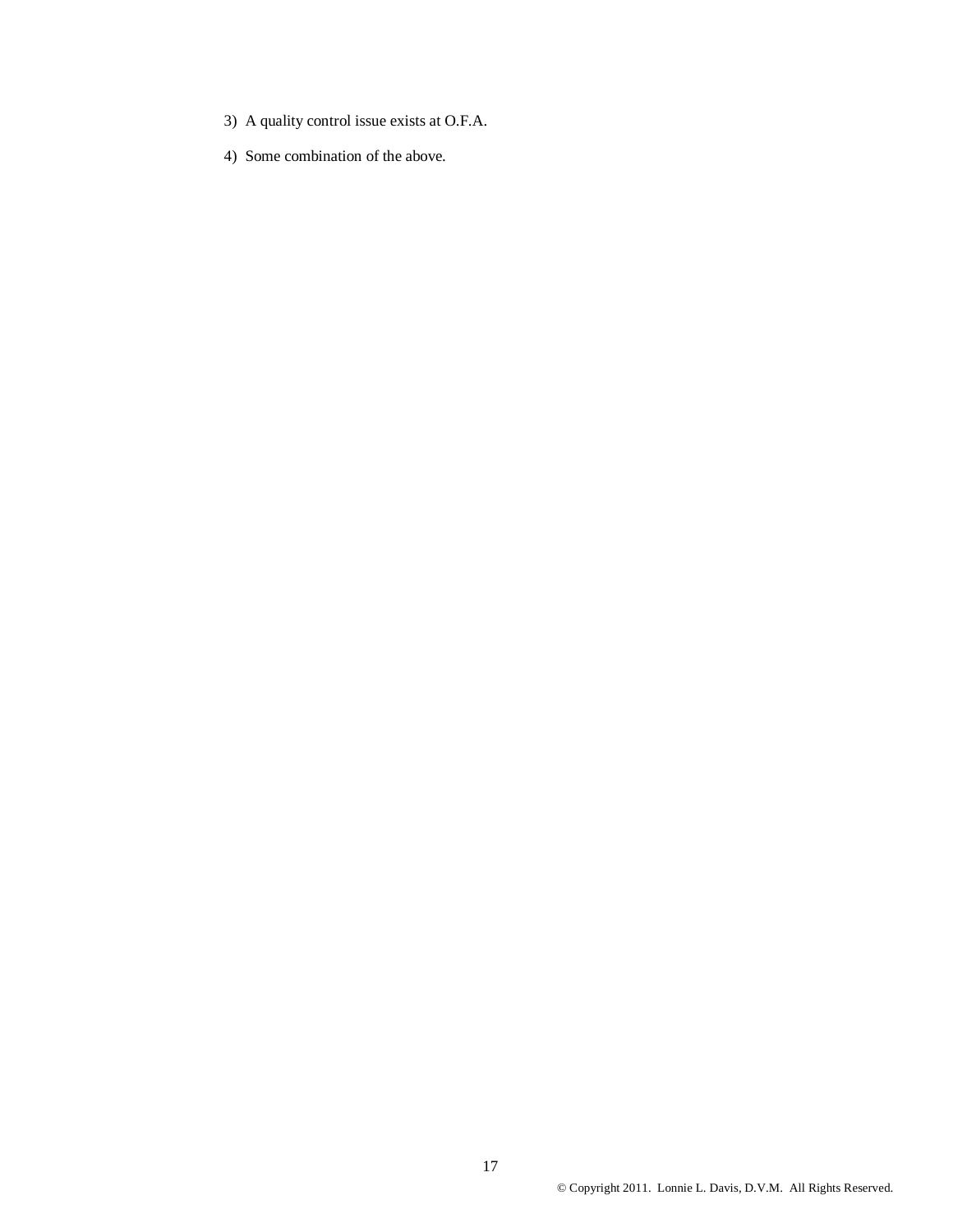### **Endnotes**

<sup>a</sup>Dexdomitor®, Pfizer Animal Health, New York, N.Y. .